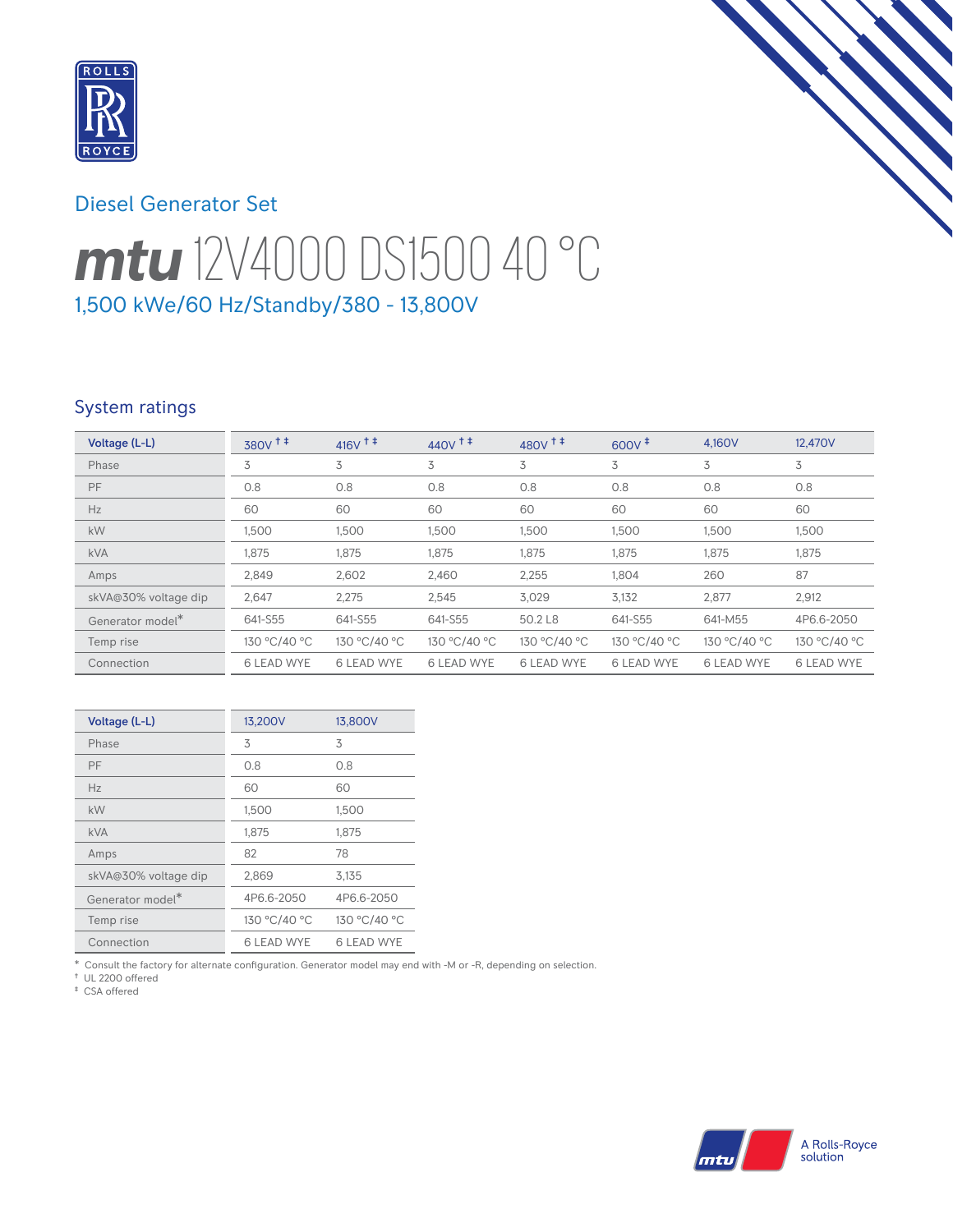## Certifications and standards

#### — Emissions

- EPA Tier 2 certified
- South Coast Air Quality Management District (SCAQMD)
- Generator set is designed and manufactured in facilities certified to standards ISO 9001:2008 and ISO 14001:2004
- Seismic certification optional
	- 2018 IBC certification
	- HCAI pre-approval
- UL 2200 optional (refer to *System ratings* for availability)
- CSA optional (refer to *System ratings* for availability)
	- CSA C22.2 No. 100
	- CSA C22.2 No. 14

## Standard features \*

- Single source supplier
- Global product support
- Two (2) Year/3,000 Hour Basic Limited Warranty
- 12V4000 diesel engine
	- 57.2 liter displacement
	- Common rail fuel injection
	- 4-cycle
- Complete range of accessories
- Cooling system
	- Integral set-mounted
	- Engine-driven fan

## Standard equipment \*

#### Engine

- Air cleaners
- Oil pump
- Oil drain extension and shut-off valve
- Full flow oil filter
- Closed crankcase ventilation
- Jacket water pump
- Inter cooler water pump
- Thermostats
- Blower fan and fan drive
- Radiator unit mounted
- Electric starting motor 24V
- Governor electronic isochronous
- Base structural steel
- SAE flywheel and bell housing
- Charging alternator 24V
- Battery box and cables
- Flexible fuel connectors
- Flexible exhaust connection
- EPA certified engine

#### Generator

- NEMA MG1, IEEE, and ANSI standards compliance for temperature rise and motor starting
- Sustained short circuit current of up to 300% of the rated current for up to 10 seconds
- Self-ventilated and drip-proof
- Superior voltage waveform
- Digital, solid state, volts-per-hertz regulator
- Performance Assurance Certification (PAC)
	- Generator set tested to ISO 8528-5 for transient response
	- Verified product design, quality, and performance integrity
	- All engine systems are prototype and factory tested
- Power rating
	- Accepts rated load in one step per NFPA 110
	- Permissible average power output during 24 hours of operation is approved up to 85%

- Generator
	- Brushless, rotating field generator
	- 2/3 pitch windings
	- Permanent Magnet Generator (PMG) supply to regulator
	- 300% short circuit capability
- Digital control panel(s)
	- UL recognized, CSA certified, NFPA 110
	- Complete system metering
	- LCD display
- Brushless alternator with brushless pilot exciter
- 4 pole, rotating field
- 130 °C maximum standby temperature rise
- 1-bearing, sealed
- Flexible coupling
- Full amortisseur windings
- 125% rotor balancing
- 3-phase voltage sensing
- $\pm$  0.25% voltage regulation no load to full load
- 100% of rated load one step
- 5% maximum total harmonic distortion

#### Digital control panel(s)

- Digital metering
- Engine parameters
- Generator protection functions
- Engine protection
- CANBus ECU communications
- Windows®-based software
- Multilingual capability
- Communications to remote annunciator
- Programmable input and output contacts
- UL recognized, CSA certified, CE approved
- Event recording
- IP 54 front panel rating with integrated gasket
- NFPA 110 compatible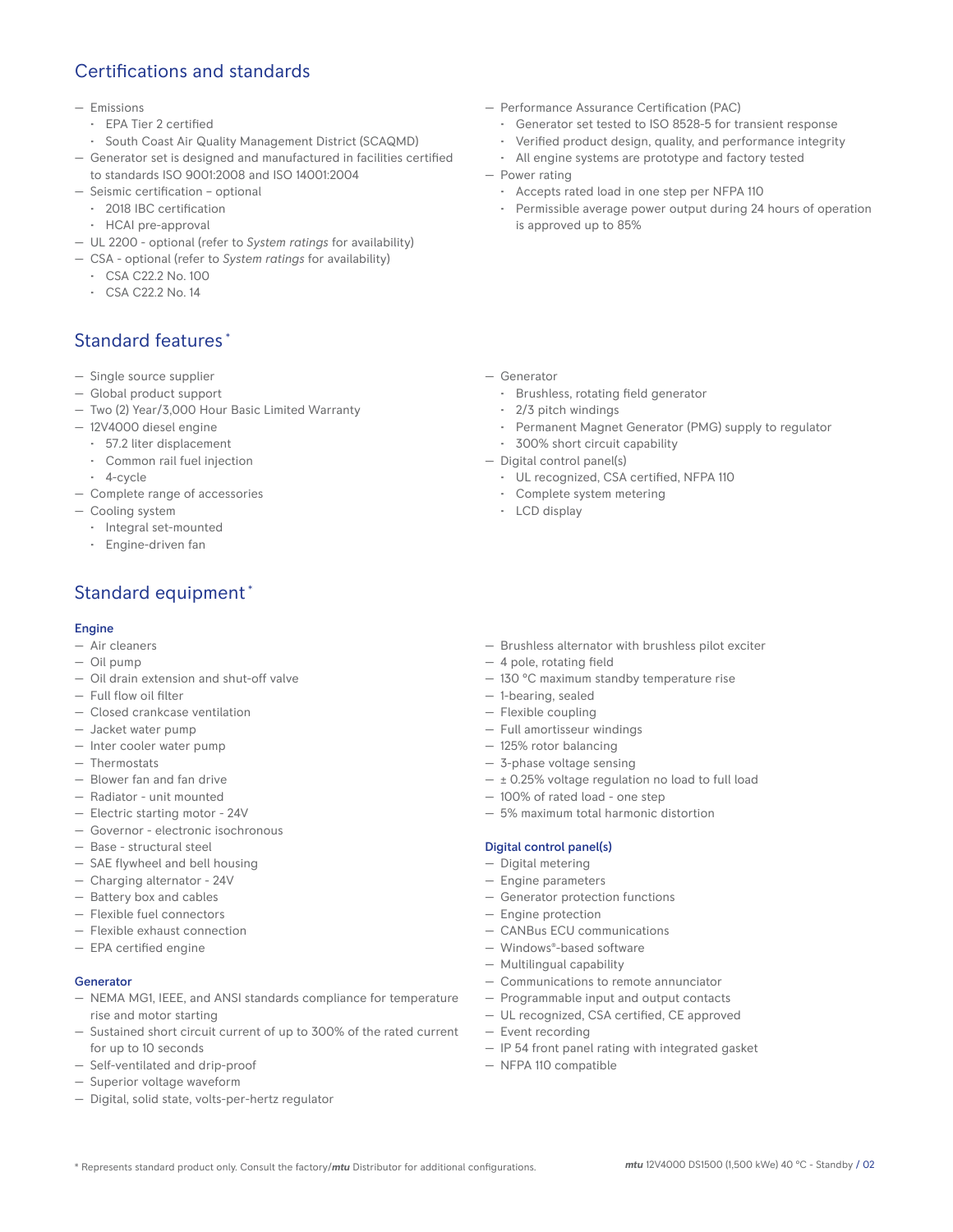## Application data

#### Engine

| Manufacturer                         | mtu                           |
|--------------------------------------|-------------------------------|
| Model                                | 12V4000G74S                   |
| Type                                 | 4-cycle                       |
| Arrangement                          | $12-V$                        |
| Displacement: $L$ (in <sup>3</sup> ) | 57.2 (3,491)                  |
| Bore: cm (in)                        | 17 (6.69)                     |
| Stroke: cm (in)                      | 21(8.27)                      |
| Compression ratio                    | 16.5:1                        |
| Rated rpm                            | 1,800                         |
| Engine governor                      | electronic isochronous (ADEC) |
| Maximum power: kWm (bhp)             | 1,736 (2,328)                 |
| Steady state frequency band          | ± 0.25%                       |
| Air cleaner                          | dry                           |
|                                      |                               |

#### Liquid capacity

| Total oil system: L (gal)             | 260 (68.7) |
|---------------------------------------|------------|
| Engine jacket water capacity: L (gal) | 160 (42.3) |
| After cooler water capacity: L (gal)  | 40 (10.6)  |
| System coolant capacity: L (gal)      | 583 (154)  |
|                                       |            |

#### Electrical

| 24    |
|-------|
| 2.800 |
| 8D    |
|       |
|       |

#### Fuel system

| Fuel supply connection size    | #16 JIC $37^\circ$ female |
|--------------------------------|---------------------------|
|                                | 1" NPT adapter provided   |
| Fuel return connection size    | #16 JIC $37^\circ$ female |
|                                | 1" NPT adapter provided   |
| Maximum fuel lift: m (ft)      | 1(3)                      |
| Recommended fuel               | diesel #2                 |
| Total fuel flow: L/hr (gal/hr) | 960 (254)                 |
|                                |                           |

#### Fuel consumption

| At 100% of power rating: L/hr (gal/hr)<br>At 75% of power rating: L/hr (gal/hr)     | 420 (111)<br>323 (85.3) |
|-------------------------------------------------------------------------------------|-------------------------|
| At 50% of power rating: L/hr (gal/hr)                                               | 226 (59.6)              |
| Cooling - radiator system                                                           |                         |
| Ambient capacity of radiator: °C (°F)<br>Maximum restriction of cooling air: intake | 40 (104)                |
| and discharge side of radiator: kPa (in. H <sub>2</sub> O)                          | 0.12(0.5)               |
| Water pump capacity: L/min (gpm)                                                    | 1,117(295)              |
| After cooler pump capacity: L/min (gpm)                                             | 583 (154)               |
| Heat rejection to coolant: kW (BTUM)                                                | 640 (36,396)            |
| Heat rejection to after cooler: kW (BTUM)                                           | 440 (25,022)            |
| Heat radiated to ambient: kW (BTUM)                                                 | 167 (9,504)             |
| Fan power: kW (hp)                                                                  | 36.7 (49.2)             |
| Air requirements                                                                    |                         |
| Aspirating: *m <sup>3</sup> /min (SCFM)                                             | 144 (5,085)             |
| Air flow required for radiator                                                      |                         |
| cooled unit: *m <sup>3</sup> /min (SCFM)                                            | 1,416 (49,997)          |
| Remote cooled applications; air flow required for                                   |                         |
| dissipation of radiated generator set heat for a                                    |                         |
| maximum of 25 °F rise: *m <sup>3</sup> /min (SCFM)                                  | 611 (21,698)            |
| * Air density = 1.184 kg/m <sup>3</sup> (0.0739 lbm/ft <sup>3</sup> )               |                         |
| <b>Exhaust system</b>                                                               |                         |
| Gas temperature (stack): °C (°F)                                                    | 435 (815)               |
| Gas volume at stack temperature: $m^3/m$ in (CFM)                                   | 342 (12,078)            |
|                                                                                     |                         |

| <u>Udd volume at stack temperature. In film for MJ</u>      | $U-TL$ $1L, U+U$ |
|-------------------------------------------------------------|------------------|
| Maximum allowable back pressure at                          |                  |
| outlet of engine, before piping: kPa (in. H <sub>2</sub> O) | 8.5(34.1)        |